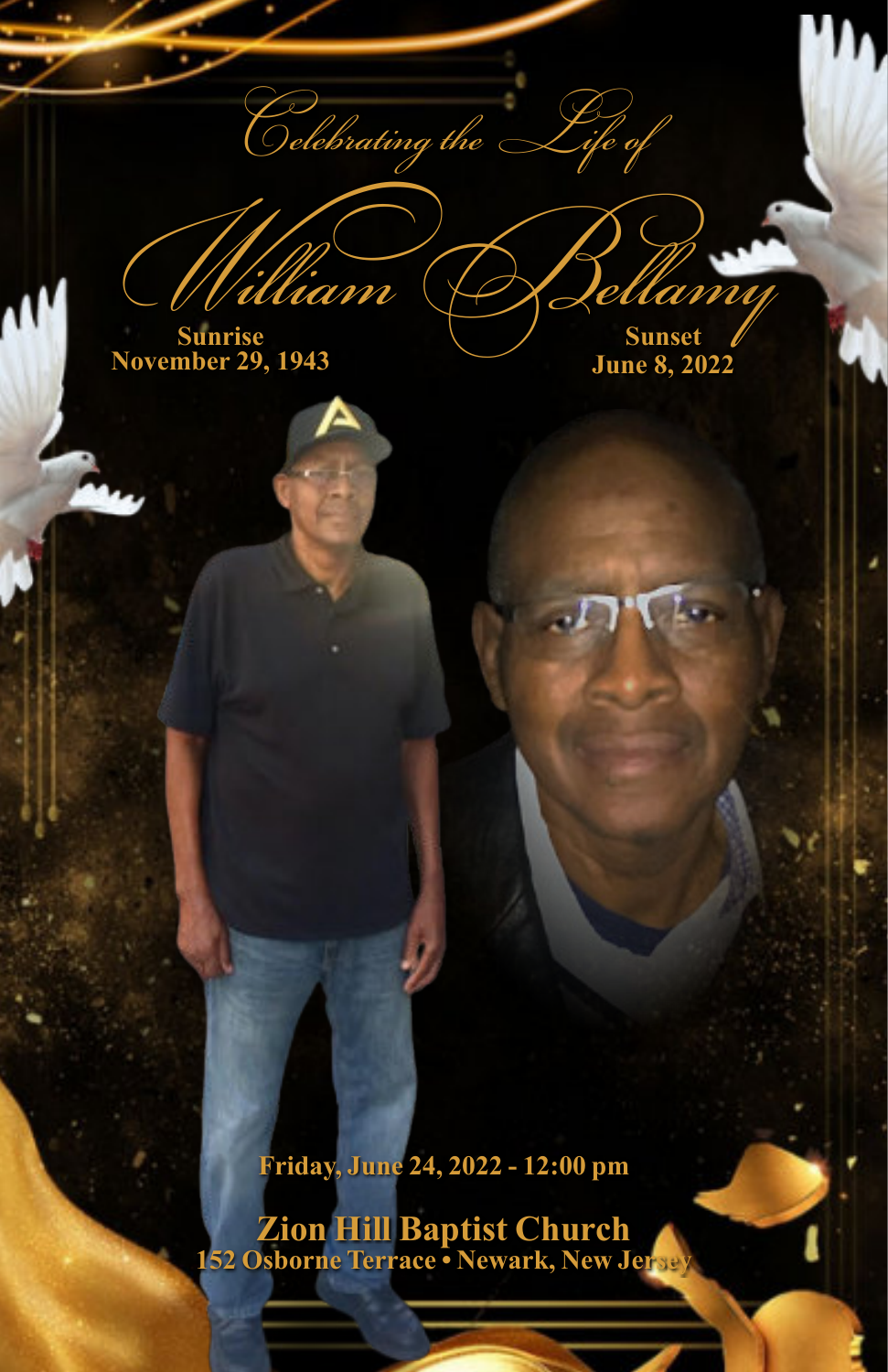

**William Bellamy** - dedicated husband, father, grandfather, brother, and friend – was granted his wings on Wednesday, June 8, 2022.

William "Ducie" Bellamy name meaning "resolute protector" was born to Nathaniel Bellamy a butcher/farmer and Curlie Mae Bellamy a homemaker/laborer in Cottondale, Florida on November 29, 1943. He was always a humble child, who grow to be a handsome gentle man who adored his mom and dad, as well as his siblings. In 1962 he graduated from Jackson County Training School. He moved to Newark, New Jersey at the age of 18. He was hired on by Two Guys where he worked for many years. William retired at Old Dominion as a local truck driver on June 24, 2015.

William poured his heart and soul into his work and all the people William worked with absolutely admired him. William touched everybody's lives and made it a point to make all those he encountered feel so important and special. He showed up when it mattered, had your back, gave to those in need.

William married his wife Edna Hall at 19, and soon after welcomed their first child, William Bellamy Jr. The family grew to five with the births of Karen Denise Bellamy and 12 years later Julius Jermain Bellamy was born. He loved his children and supported them throughout that life and career.

William, known to many as Mr. B was a very handsome pristine dresser, who valued family, loved good food, and meeting people. He welcomed everyone with a strong handshake and a smile. He was a powerful example to his nieces and nephews of moral, respect and loyalty. He was a confidant you could call in a time of need. William brought joy, mirth, and laughter to many lives. William was Exemplar of courage during his battles. Although, life carried its share of heartbreaking challenges the loss of his father at an early age, the sudden death of his youngest son Julius and the passing of his beloved wife Edna, his smile remained.

Through the years, he enjoyed watching sports, and fixing cars with his brothers, he believed he was a car expert. William loved fancy cars, he brought his dad a 56 Chevy and William's first car was a Black 62 Chevy. Comedy became a passion along with movies and other notable projects. William's heart was filled with joy watching his son perform. He enjoyed taking trips to be with his daughter, Karen which provided special memories. Spending time talking and visiting with his family and friends made a big difference when it came to his happiness, which led William and his wife to frequently make trips to Florida and other states to visit with family and friends.

His race spectating, auto repair skills, and led foot combined to become a love affair with auto racing, which convinced him to purchase 79 Malibu to show off his skills. He also had a deep affection for boxing, he would talk about Big Daddy Riddick Bo. William favorite phrase was "you Dag gone right".

Being a grandpa came naturally to William. His grandkids loved his kisses and hugs. He loved spending time with Bailey and Baron. When William talked about them his eyes would light up and he would have the biggest smile on his face. He was so proud of their lives including high academic accomplishments, sports, music recitals, Baron's basketball achievements, learning how to drive, Bailey attending Brown University, Providence, RI and many other fun activities they both enjoyed.

William was proceeded by his parents Nathaniel and Curlie Mae Bellamy, His wife Edna Bellamy, his son Julius Bellamy, his brothers Lee Blane and James Bellamy and his sister Elizabeth Gauson. William is survived by his son William (Kristen) Bellamy Jr, and his daughter Karen Denise Bellamy, two grandchildren, Bailey Ivory-Rose and Baron; his siblings, Carl Bellamy, Nathan Bellamy, Virginia Bellamy and Randolph Bellamy and host of nieces, nephews, family and countless friends and strangers.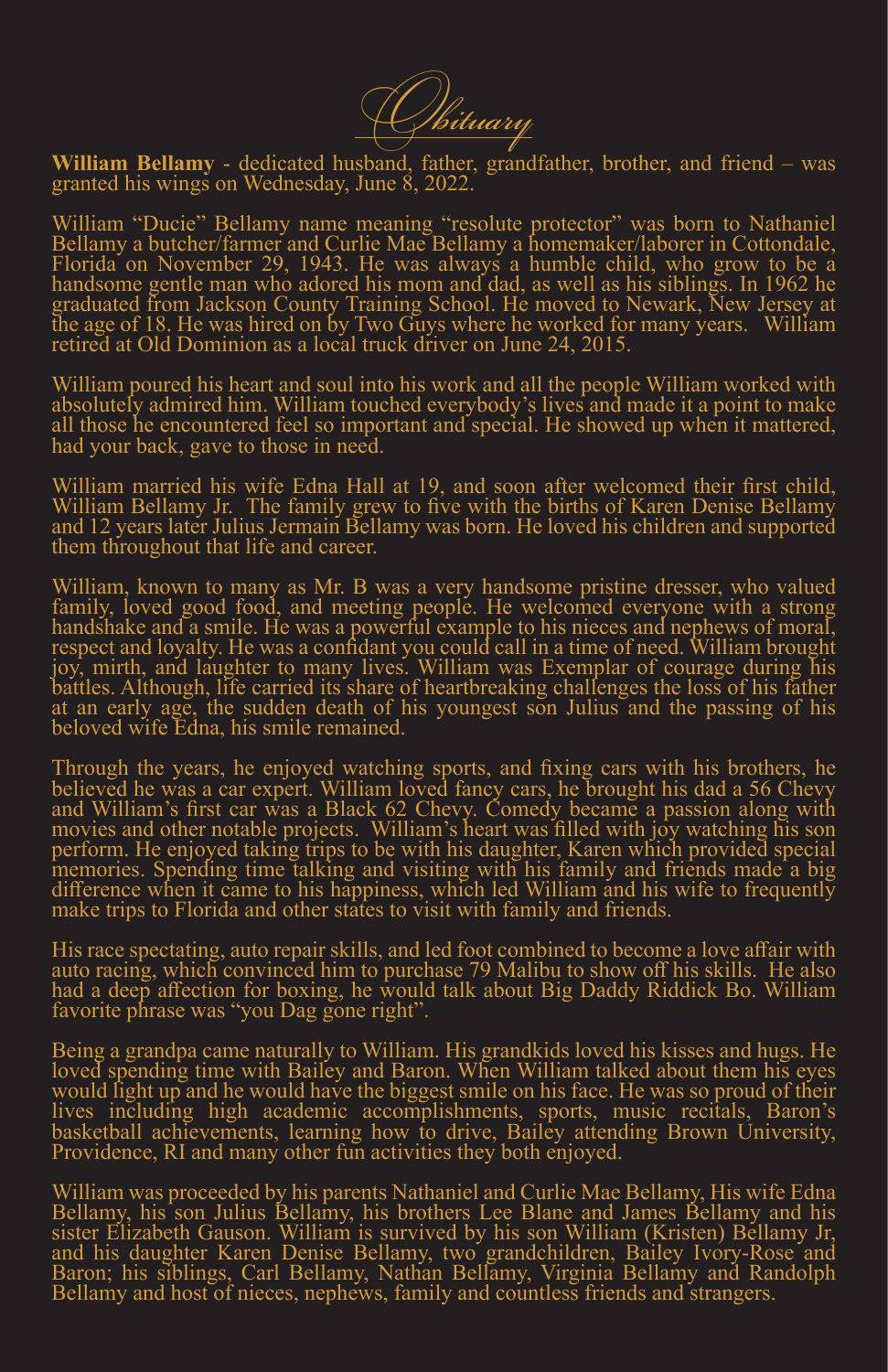

## **Processional**

**Selection**

## **Scripture Readings**

**Prayer**

**Selection**

**Acknowledgements**

**Remarks**

**Obituary**

**Selection**

**Eulogy**

**Final Viewing**

**Recessional**

*Repast will follow immediately at Costa Del Sol 2443 Vauxhall Rd., Union, NJ 07083*